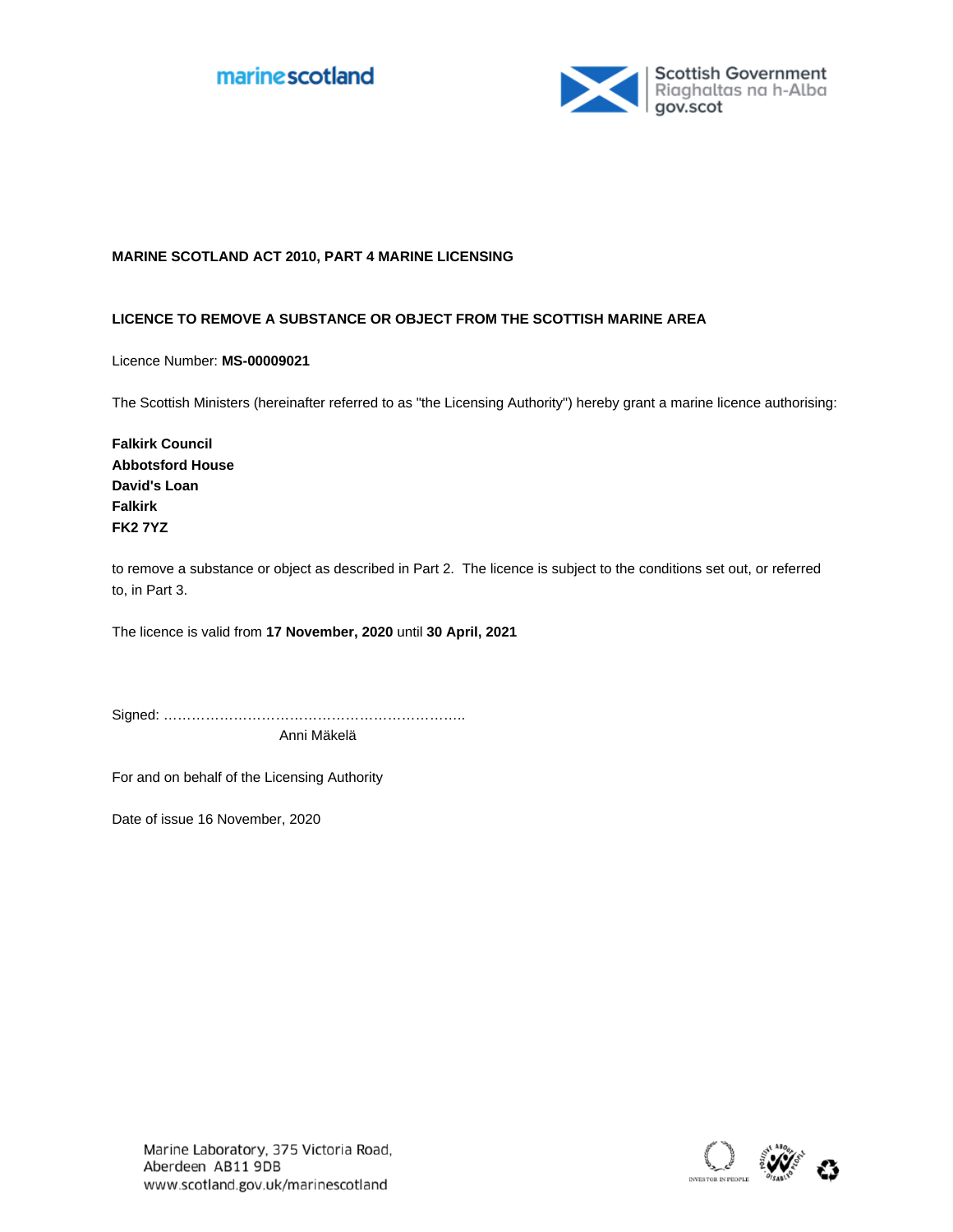# **1. PART 1 - GENERAL**

# **1.1 Interpretation**

In the licence, terms are as defined in Section 1, 64 and 157 of the Marine Scotland Act 2010, and

a) **"the 2010 Act"** means the Marine (Scotland) Act 2010;

b) **"Licensed Activity"** means any activity or activities listed in section 21 of the 2010 Act which is, or are authorised under the licence;

c) **"Licensee"** means Falkirk Council

d) **"Mean high water springs"** means any area submerged at mean high water spring tide;

e) **"Commencement of the Licensed Activity"** means the date on which the first vehicle or vessel arrives on the site to begin carrying on any activities in connection with the Licensed Activity;

f) **"Completion of the Licensed Activity"** means the date on which the Licensed Activity has been installed in full, or the Licensed Activity has been deemed complete by the Licensing Authority, whichever occurs first;

All geographical co-ordinates contained within the licence are in WGS84 format (latitude and longitude degrees and minutes to three decimal places) unless otherwise stated.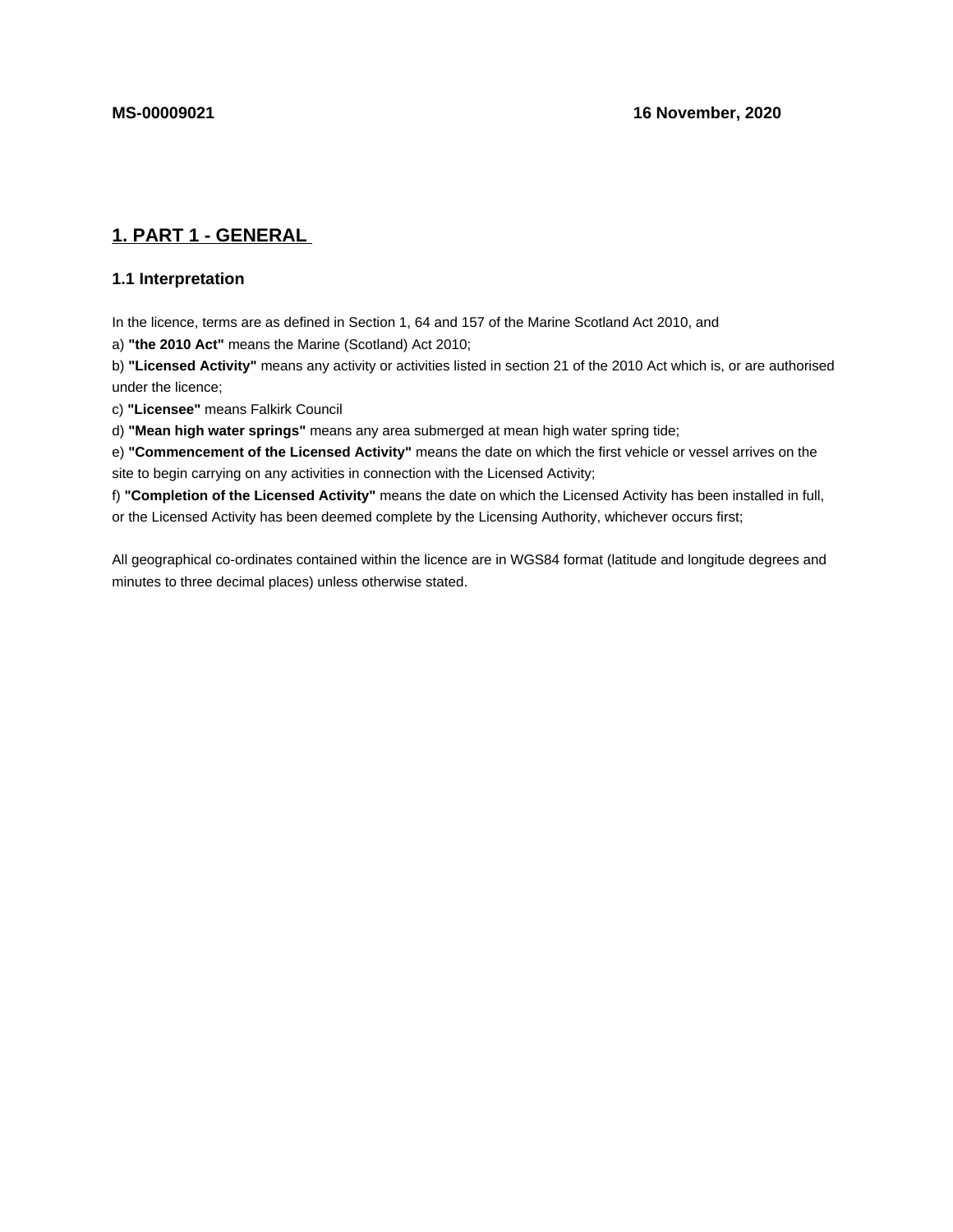# **1.2 Contacts**

All correspondence or communications relating to the licence should be addressed to:

Marine Scotland Licensing Operations Team Marine Laboratory 375 Victoria Road Aberdeen AB11 9DB Email: MS.Marinelicensing@gov.scot

### **1.3 Other authorisations and consents**

The Licensee is deemed to have satisfied itself that there are no barriers or restrictions, legal or otherwise, to the carrying on of the Licensed Activities in connection with the licensed activity. The issuing of the licence does not absolve the Licensee from obtaining such other authorisations and consents, which may be required under statute.

#### **1.4 Variation, suspension, revocation and transfer**

Under section 30 (1) of the 2010 Act the Licensing Authority may by notice vary, suspend or revoke the licence granted by them if it appears to the Licensing Authority that there has been a breach of any of its provisions. For any such other reason that appears to be relevant to the Licensing Authority under section 30(2) or (3) of the 2010 Act. Under the 2010 Act variations, suspensions, revocations and transfers of licences are subject to the procedures set out in section 31 of the Act.

Under section 30 (7) of the 2010 Act, on an application made by a licensee, the Licensing Authority may vary a licence if satisfied that the variation being applied for is not material.

Under section 30 (8) of the 2010 Act, on an application made by the licensee, the Licensing Authority may transfer the licence from the Licensee to another person.

### **1.5 Breach of requirement for, or conditions of, licence**

 Under section 39 of the 2010 Act it is an offence to carry on a Licensable Marine Activity without a marine licence and it is also an offence to fail to comply with any condition of a marine licence.

#### **1.6 Defences: actions taken in an emergency**

Under section 40 of the 2010 Act it is a defence for a person charged with an offence under section 39(1) of the 2010 Act in relation to any activity to prove that –

the activity was carried out for the purpose of saving life, or for the purpose of securing the safety of a vessel, aircraft or marine structure ('force majeure'), and

that the person took steps within a reasonable time to inform the Licensing Authority as set out in section 40(2) of the 2010 Act.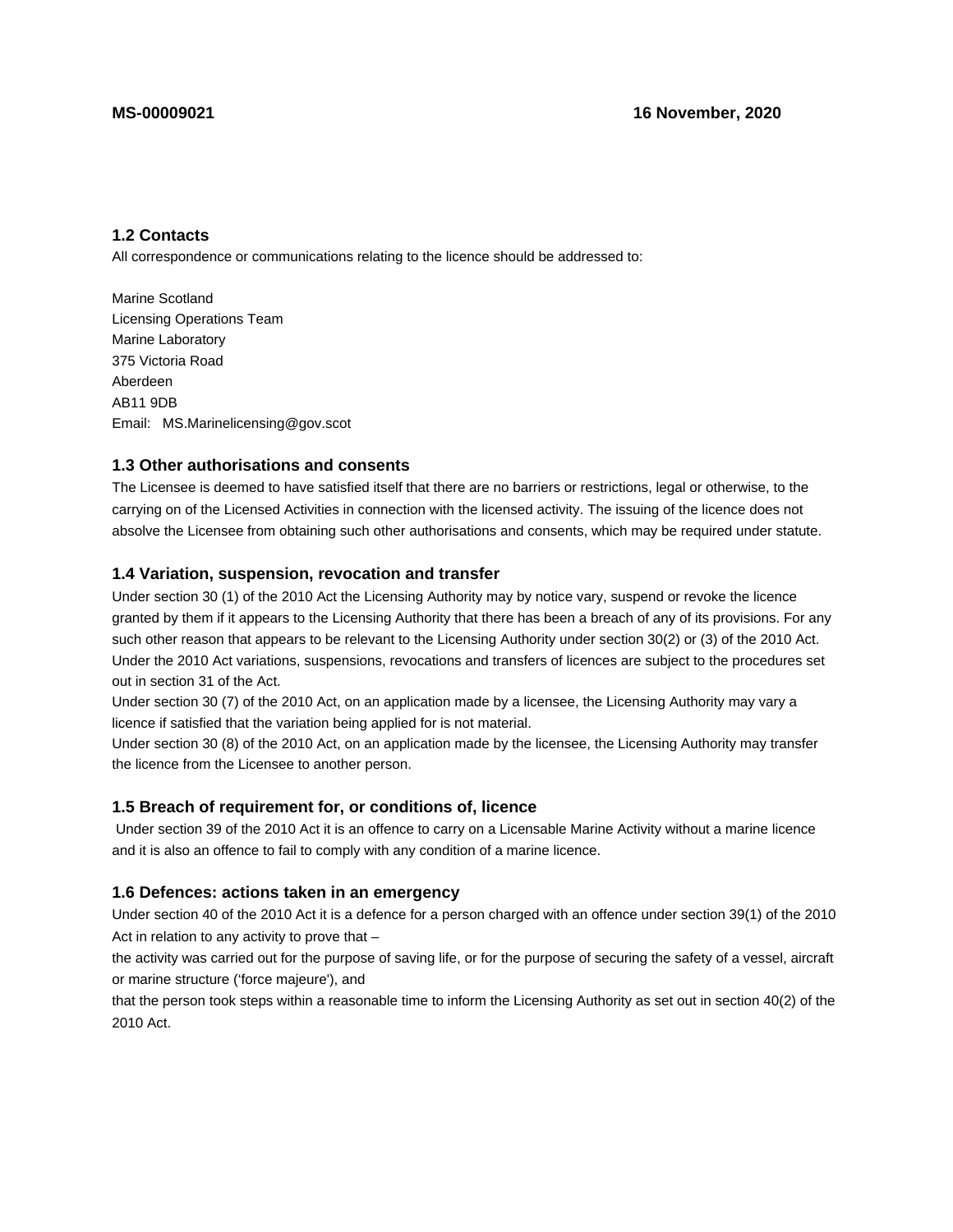# **1.7 Offences relating to information**

Under section 42 of the 2010 Act it is an offence for a person to make a statement which is false or misleading in a material way, knowing the statement to be false or misleading or being reckless as to whether the statement is false or misleading, or to intentionally fail to disclose any material information for the purpose of procuring the issue, variation or transfer of a marine licence or for the purpose of complying with, or purporting to comply with, any obligation imposed by either Part 4 of the 2010 Act or the provisions of this licence.

## **1.8 Appeals**

Under Regulation 3(1) of the Marine Licensing Appeals (Scotland) Regulations 2011 a person who has applied for a marine licence may by summary application appeal to against a decision taken by the Licensing Authority under section 71(1)(b) or (c) or (5) of the Act.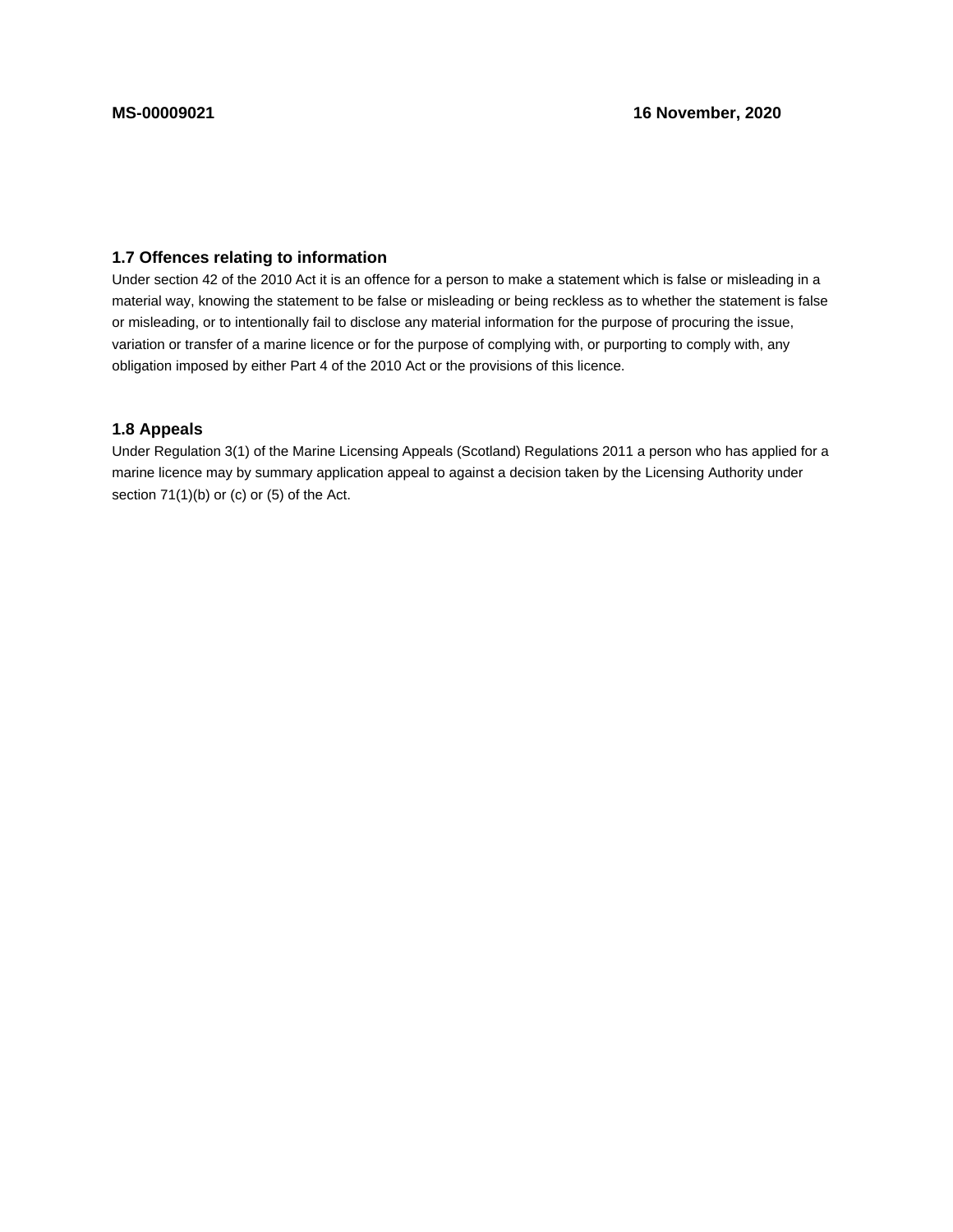# **2. PART 2 – PARTICULARS**

**2.1 Agent**

Jacobs 95 Bothwell Street Glasgow

United Kingdom G2 7HX

#### **2.2 Location of the Licensed Activity**

Grangemouth, Firth of Forth, sampling stations at each of the following coordinate points:

56° 01.278' N 03° 40.859' W 56° 01.251' N 03° 40.787' W 56° 01.221' N 03° 40.721' W 56° 01.189' N 03° 40.654' W 56° 01.154' N 03° 40.596' W 56° 01.117' N 03° 40.551' W 56° 00.875' N 03° 40.310' W 56° 00.824' N 03° 40.345' W 56° 00.785' N 03° 40.404' W 56° 00.767' N 03° 40.495' W , ,

As shown in Annex One.

### **2.3 Description of the Licensed Activity**

#### Sediment sampling

As described in application dated 24 September, 2020 and correspondence submitted in support of the application.

# **2.4 Descriptions of the substances or objects to be removed**

This licence authorises the removal of the undernoted substances and objects required in connection with the licensed activity, subject to the maximum amounts as specified below:

10 No. sediment samples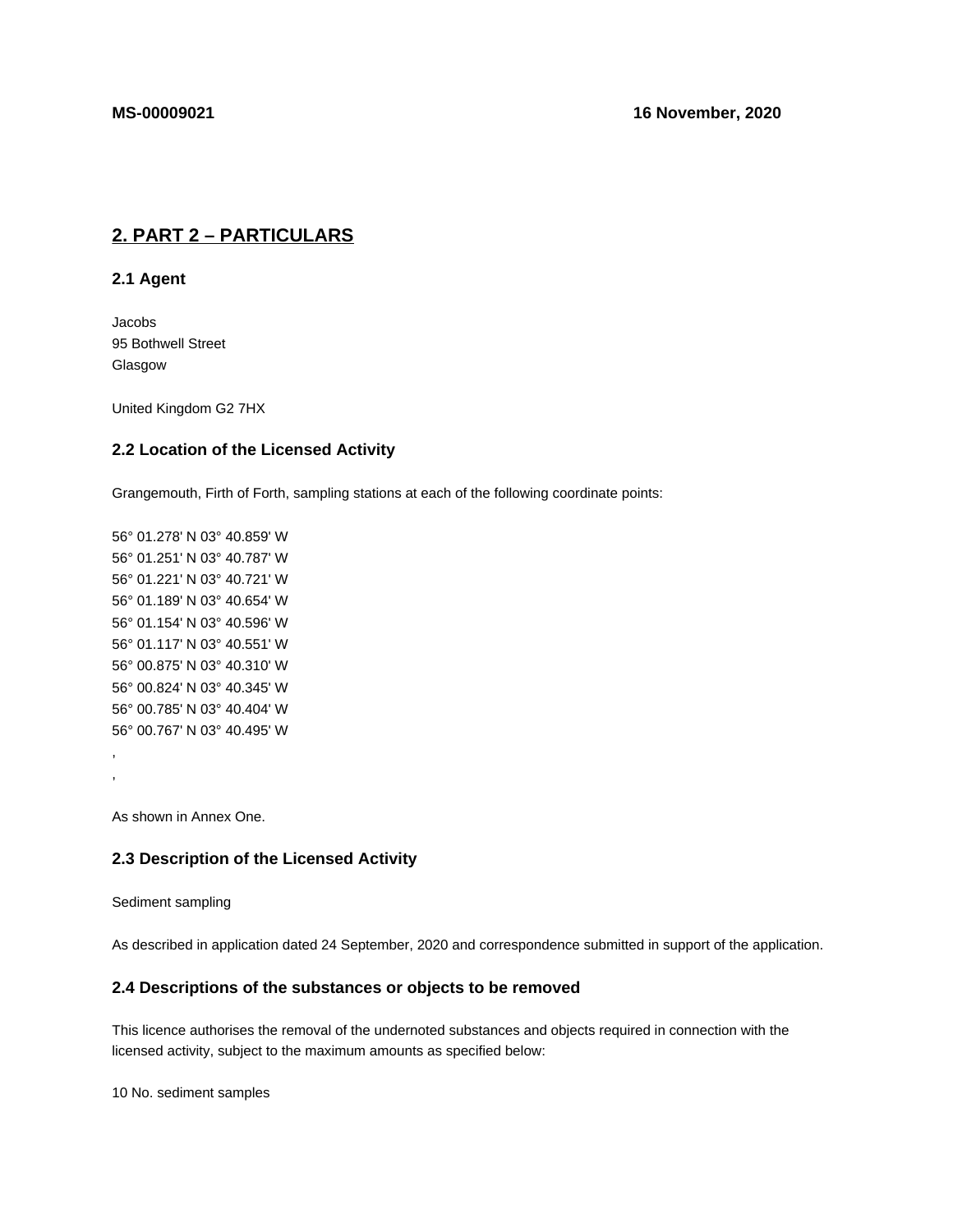Less any samples collected under authority of licence MS-00008968.

# **2.5 Contractor and Vessel Details**

As per Annex Two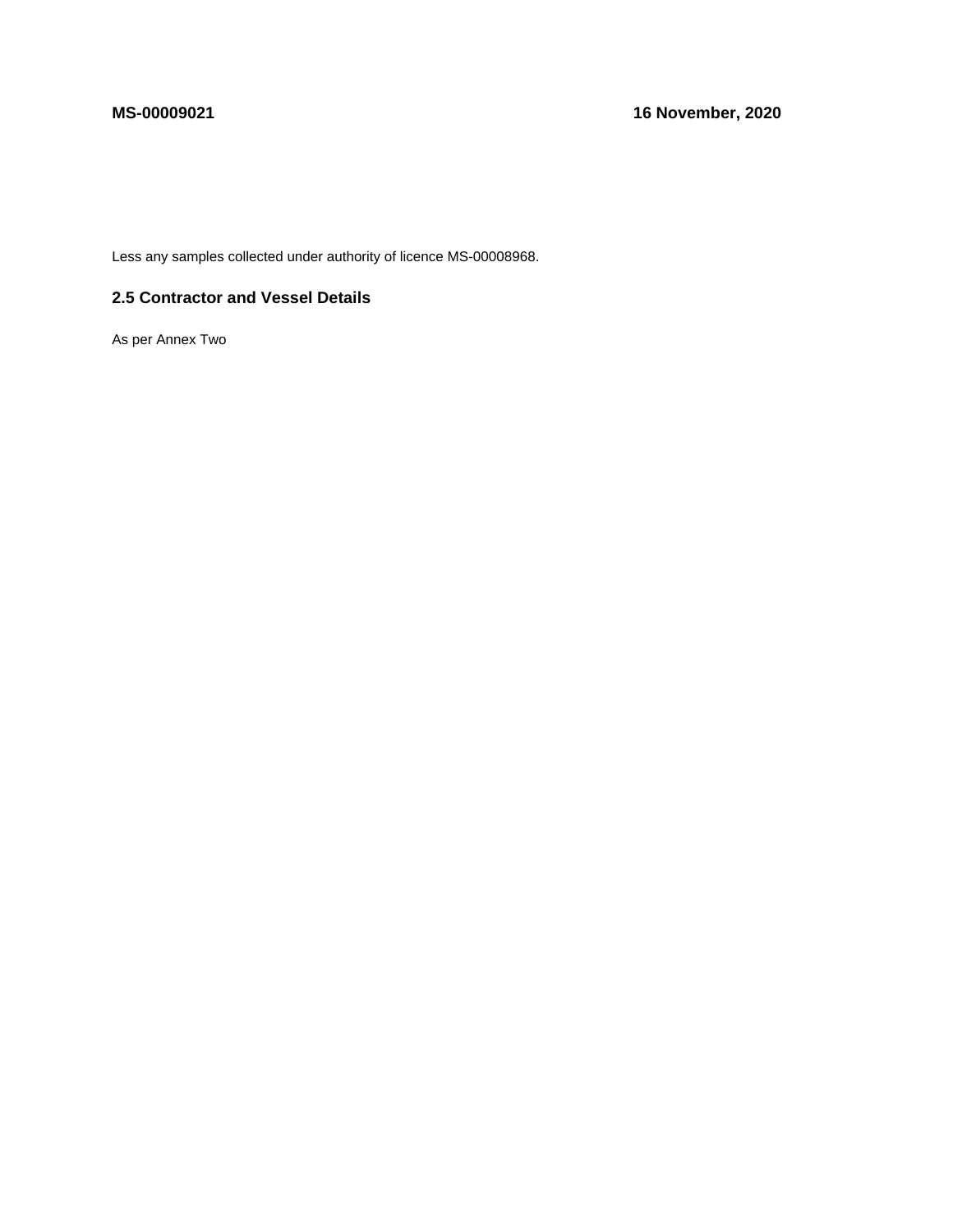# **3. PART 3 – CONDITIONS**

#### **3.1 General Conditions**

3.1.1. In the event of any breach of health and safety or environmental obligations relating to the Licensed Activity during the period of the licence, the Licensee must provide written notification of the nature and timing of the incident to the Licensing Authority within 24 hours of the incident occurring. Confirmation of remedial measures taken and/or to be taken to rectify the breach must be provided, in writing, to the Licensing Authority within a period of time to be agreed by the Licensing Authority.

3.1.2. If governmental assistance is required (including UK governmental assistance or the assistance of any UK devolved government) to deal with any emergency arising from:

a) the failure to mark and light the sampling equipment as required by this licence;

- b) the maintenance of the sampling equipment; or
- c) the drifting or wreck of the sampling equipment

to include the broadcast of navigational warnings, then the Licensee is liable for any expenses incurred in securing such assistance.

3.1.3. The Licensee must ensure all works are carried out in line with the Phase 7 Ground Investigation Works – Habitats Regulations Appraisal document (revision 0.5, received on 24 September 2020) which accompanied the Marine Licence application with the exception of the proposed timings of the works.

3.1.4. The licensee must ensure that works are completed no later than 29 November 2020 unless further written approval is granted by the Licensing Authority.

3.1.5. The Licensee must report any pollution incidents to the local navigation service – Forth & Tay Navigation - on 01324498584.

#### **3.2 Prior to the commencement of the Licensed Activity**

3.2.1. The Licensee must provide the name and function of any agent, contractor or sub-contractor appointed to undertake the Licensed Activities, as soon as is reasonably practicable prior to the Licensed Activities commencing.

3.2.2. The Licensee must, prior to the Commencement of the Licensed Activity, notify the Licensing Authority, in writing, of the date of Commencement of the Licensed Activity authorised under this licence.

### **3.3 During the Licensed Activity**

3.3.1. In the event of the Licensed Activity being discontinued the site must be cleared to the satisfaction of the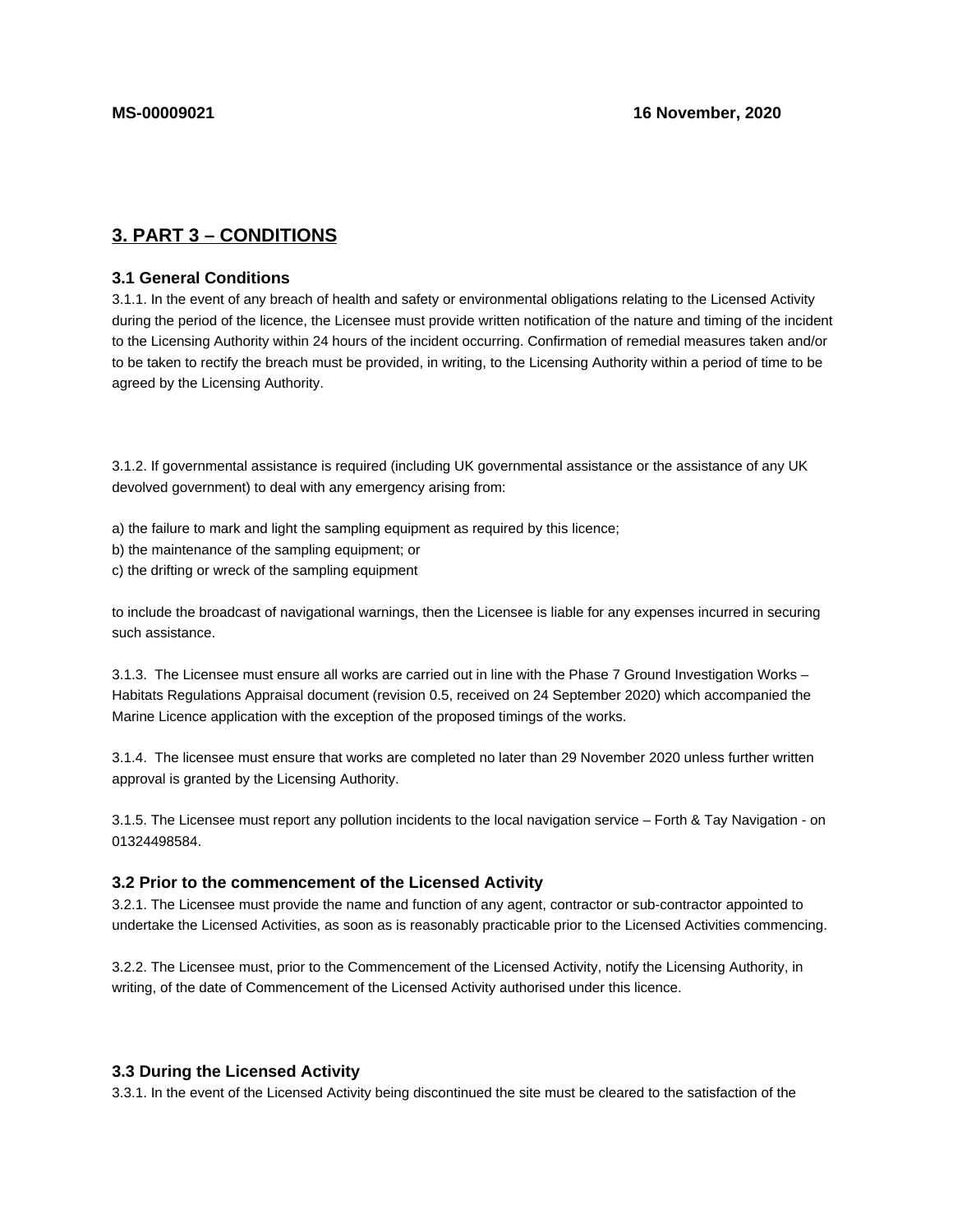Licensing Authority.

3.3.2. The Licensee must ensure that only those agents, contractors or sub-contractors notified to the Licensing Authority are permitted to undertake the works.

3.3.3. The Licensee must ensure that a copy of the licence is given to each contractor employed to undertake the licensed activities. The Licensee must also ensure that copies of the licence and all other relevant documents are available for inspection by any authorised Enforcement Officer at:

a) the premesis of the Licensee;

b) the premesis of any agent acting on behalf of the Licensee; and

c) site of the Licensed Activity.

3.3.4. The Licensee must ensure the best method of practice is used to minimise re-suspension of sediment during the Licensed Activity.

3.3.5. The Licensee must ensure appropriate steps are taken to minimise damage to the foreshore by the Licensed Activity.

3.3.6. The Licensee must ensure the foreshore is returned to the original profile, or as close as reasonably practicable, following the completion of the Licensed Activity.

3.3.7. Any person authorised by the Licensing Authority must be permitted to inspect the works at any reasonable time.

# **3.4 Upon Completion of the Licensed Activity**

3.4.1. The Licensee must, no later than 14 days following the Completion of the Licensed Activity notify the Licensing Authority, in writing, of the date of the Completion of the Licensed Activity.